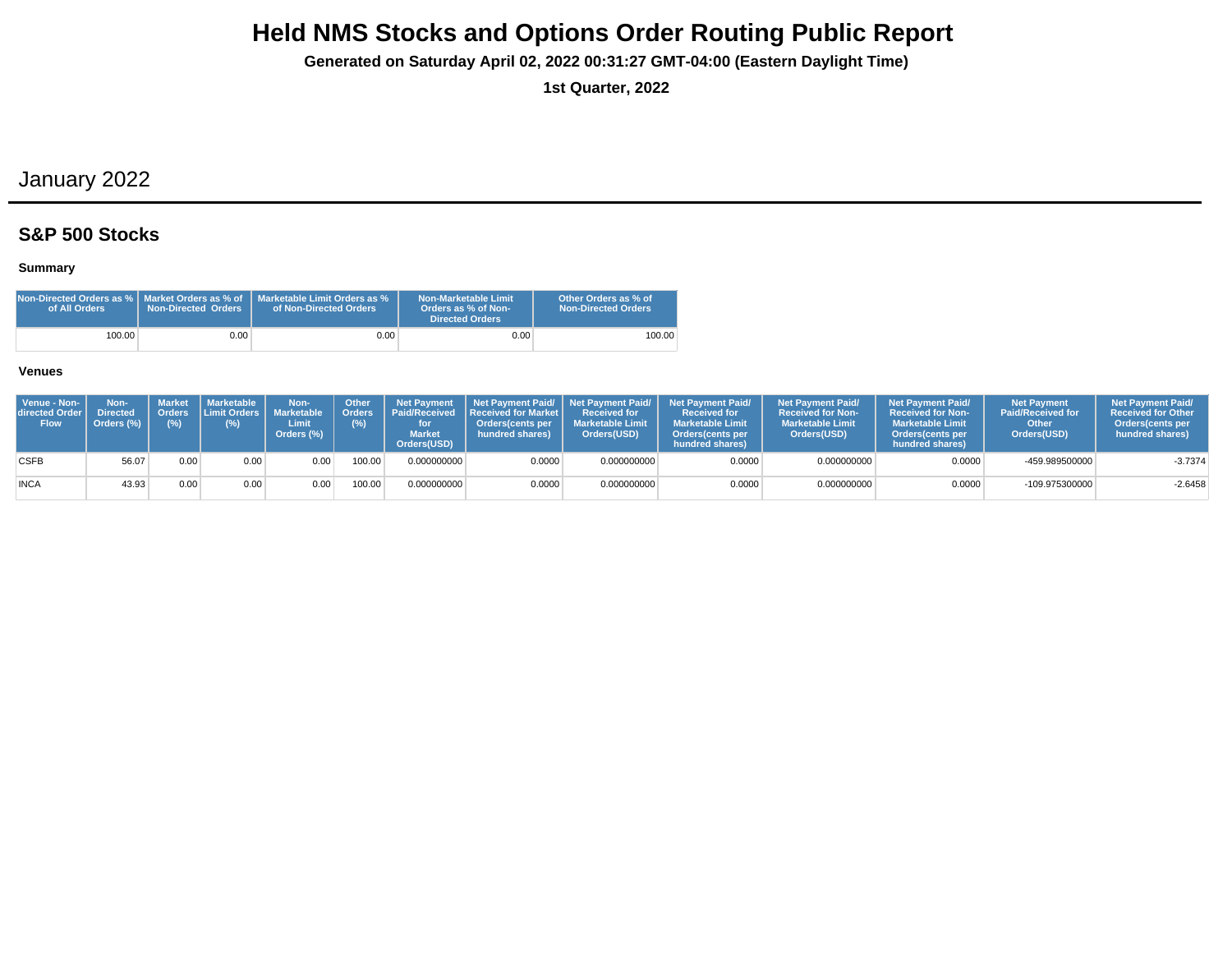**Generated on Saturday April 02, 2022 00:31:27 GMT-04:00 (Eastern Daylight Time)**

**1st Quarter, 2022**

## January 2022

### **Non-S&P 500 Stocks**

### **Summary**

| of All Orders | <b>Non-Directed Orders</b> | $\,$ Non-Directed Orders as % $\,$ Market Orders as % of $\,$ Marketable Limit Orders as % $\,$<br>of Non-Directed Orders | Non-Marketable Limit<br>Orders as % of Non-<br>Directed Orders | Other Orders as % of<br><b>Non-Directed Orders</b> |
|---------------|----------------------------|---------------------------------------------------------------------------------------------------------------------------|----------------------------------------------------------------|----------------------------------------------------|
| 100.00        | 0.00                       | 0.00 <sub>1</sub>                                                                                                         | 0.00                                                           | 100.00                                             |

| Venue - Non-<br>directed Order I<br><b>Flow</b> | Non-<br><b>Directed</b><br>Orders (%) | Orders<br>$(\%)$ | Market   Marketable<br><b>ILimit Orders I</b><br>(%) | Non-<br><b>Marketable</b><br>Limit<br>Orders (%) | <b>Other</b><br><b>Orders</b><br>(%) | <b>Net Payment</b><br><b>Market</b><br>Orders(USD) | Paid/Received Received for Market I<br><b>Orders</b> (cents per<br>hundred shares) | <b>Received for</b><br><b>Marketable Limit</b><br>Orders(USD) | Net Payment Paid/ Net Payment Paid/ Net Payment Paid/<br><b>Received for</b><br><b>Marketable Limit</b><br>Orders (cents per<br>hundred shares) | <b>Net Payment Paid/</b><br><b>Received for Non-</b><br><b>Marketable Limit</b><br>Orders(USD) | <b>Net Payment Paid/</b><br><b>Received for Non-</b><br><b>Marketable Limit</b><br><b>Orders</b> (cents per<br>hundred shares) | <b>Net Payment</b><br><b>Paid/Received for</b><br>Other<br>Orders(USD) | <b>Net Payment Paid/</b><br><b>Received for Other</b><br>Orders (cents per<br>hundred shares) |
|-------------------------------------------------|---------------------------------------|------------------|------------------------------------------------------|--------------------------------------------------|--------------------------------------|----------------------------------------------------|------------------------------------------------------------------------------------|---------------------------------------------------------------|-------------------------------------------------------------------------------------------------------------------------------------------------|------------------------------------------------------------------------------------------------|--------------------------------------------------------------------------------------------------------------------------------|------------------------------------------------------------------------|-----------------------------------------------------------------------------------------------|
| <b>CSFB</b>                                     | 82.25                                 | 0.00             | 0.00                                                 | 0.00                                             | 100.00                               | 0.000000000                                        | 0.0000                                                                             | 0.000000000                                                   | 0.0000                                                                                                                                          | 0.000000000                                                                                    | 0.0000                                                                                                                         | -5100.346117200                                                        | $-12.4460$                                                                                    |
| <b>INCA</b>                                     | 17.75                                 | 0.00             | 0.00                                                 | 0.00                                             | 100.00                               | 0.000000000                                        | 0.0000                                                                             | 0.000000000                                                   | 0.0000                                                                                                                                          | 0.000000000                                                                                    | 0.0000                                                                                                                         | -668.344500000                                                         | $-7.6085$                                                                                     |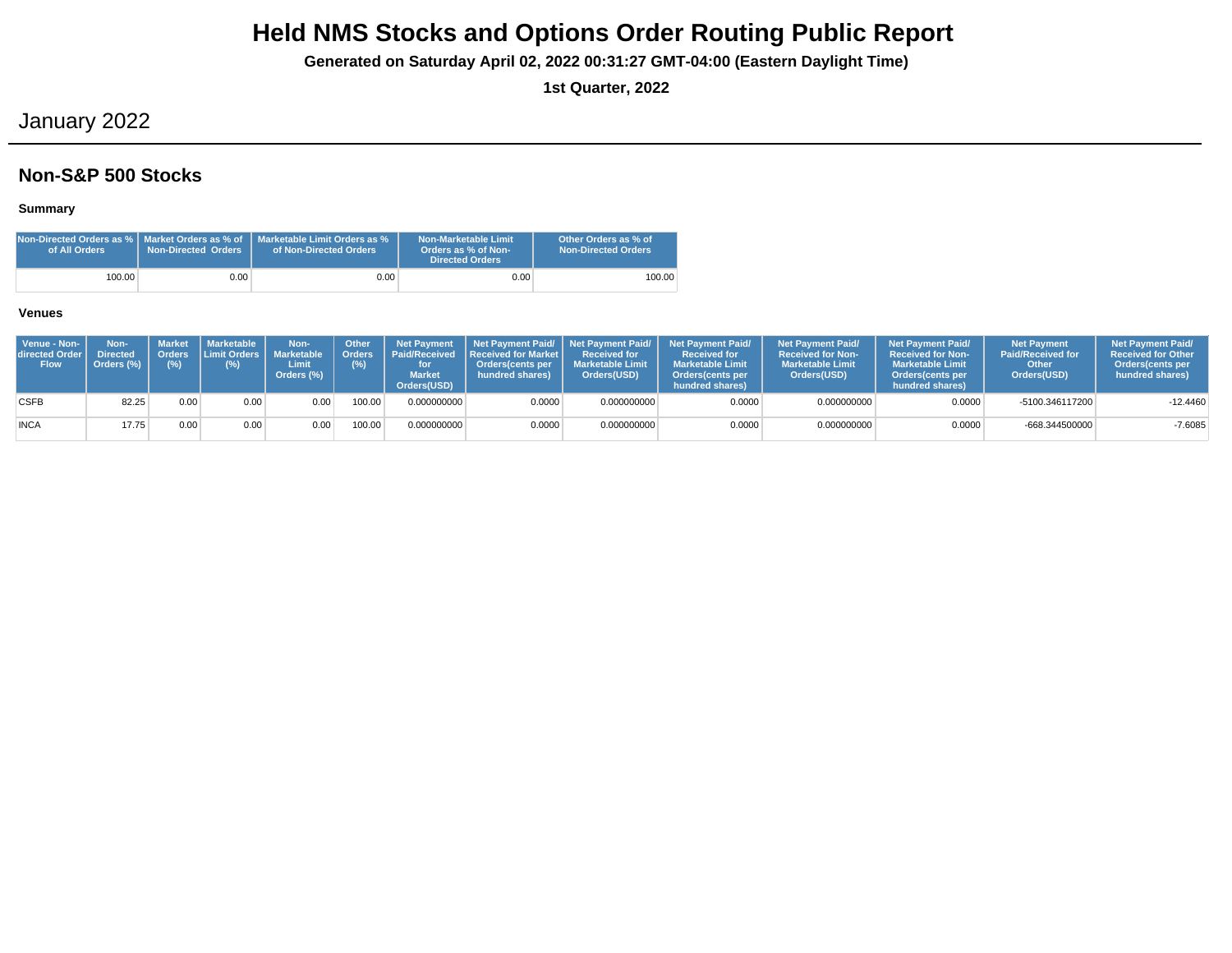**Generated on Saturday April 02, 2022 00:31:27 GMT-04:00 (Eastern Daylight Time)**

**1st Quarter, 2022**

## February 2022

### **S&P 500 Stocks**

### **Summary**

| Non-Directed Orders as %   Market Orders as % of<br>of All Orders | Non-Directed Orders | Marketable Limit Orders as %<br>of Non-Directed Orders | Non-Marketable Limit<br>Orders as % of Non-<br><b>Directed Orders</b> | Other Orders as % of<br><b>Non-Directed Orders</b> |
|-------------------------------------------------------------------|---------------------|--------------------------------------------------------|-----------------------------------------------------------------------|----------------------------------------------------|
| 100.00                                                            | 0.001               | 0.001                                                  | 0.00                                                                  | 100.00                                             |

| Venue - Non-<br>directed Order I<br><b>Flow</b> | Non-<br><b>Directed</b><br>Orders (%) | (% ) | Market   Marketable<br>। Orders ∶l Limit Orders Ⅰ l<br>(%) | Non-<br>Marketable<br>Limit<br>Orders (%) | Other<br>(%) | <b>Net Payment</b><br><b>Market</b><br>Orders(USD) | Orders   Paid/Received   Received for Market  <br>Orders(cents per<br>hundred shares) | <b>Received for</b><br><b>Marketable Limit</b><br>Orders(USD) | Net Payment Paid/ Net Payment Paid/ Net Payment Paid/<br><b>Received for</b><br><b>Marketable Limit</b><br><b>Orders</b> (cents per<br>hundred shares) | <b>Net Payment Paid/</b><br><b>Received for Non-</b><br><b>Marketable Limit</b><br>Orders(USD) | <b>Net Payment Paid/</b><br><b>Received for Non-</b><br><b>Marketable Limit</b><br><b>Orders</b> (cents per<br>hundred shares) | <b>Net Payment</b><br><b>Paid/Received for</b><br>Other<br>Orders(USD) | <b>Net Payment Paid/</b><br><b>Received for Other</b><br><b>Orders</b> (cents per<br>hundred shares) |
|-------------------------------------------------|---------------------------------------|------|------------------------------------------------------------|-------------------------------------------|--------------|----------------------------------------------------|---------------------------------------------------------------------------------------|---------------------------------------------------------------|--------------------------------------------------------------------------------------------------------------------------------------------------------|------------------------------------------------------------------------------------------------|--------------------------------------------------------------------------------------------------------------------------------|------------------------------------------------------------------------|------------------------------------------------------------------------------------------------------|
| <b>CSFB</b>                                     | 34.72                                 | 0.00 | 0.00                                                       | 0.00                                      | '00.00       | 0.000000000                                        | 0.0000                                                                                | 0.000000000                                                   | 0.0000                                                                                                                                                 | 0.000000000                                                                                    | 0.0000                                                                                                                         | $-212.848400000$                                                       | $-0.8639$                                                                                            |
| <b>INCA</b>                                     | 65.28                                 | 0.00 | 0.00                                                       | 0.00 <sub>1</sub>                         | 00.00        | 0.000000000                                        | 0.0000                                                                                | 0.000000000                                                   | 0.0000                                                                                                                                                 | 0.000000000                                                                                    | 0.0000                                                                                                                         | -737.320600000                                                         | $-5.9303$                                                                                            |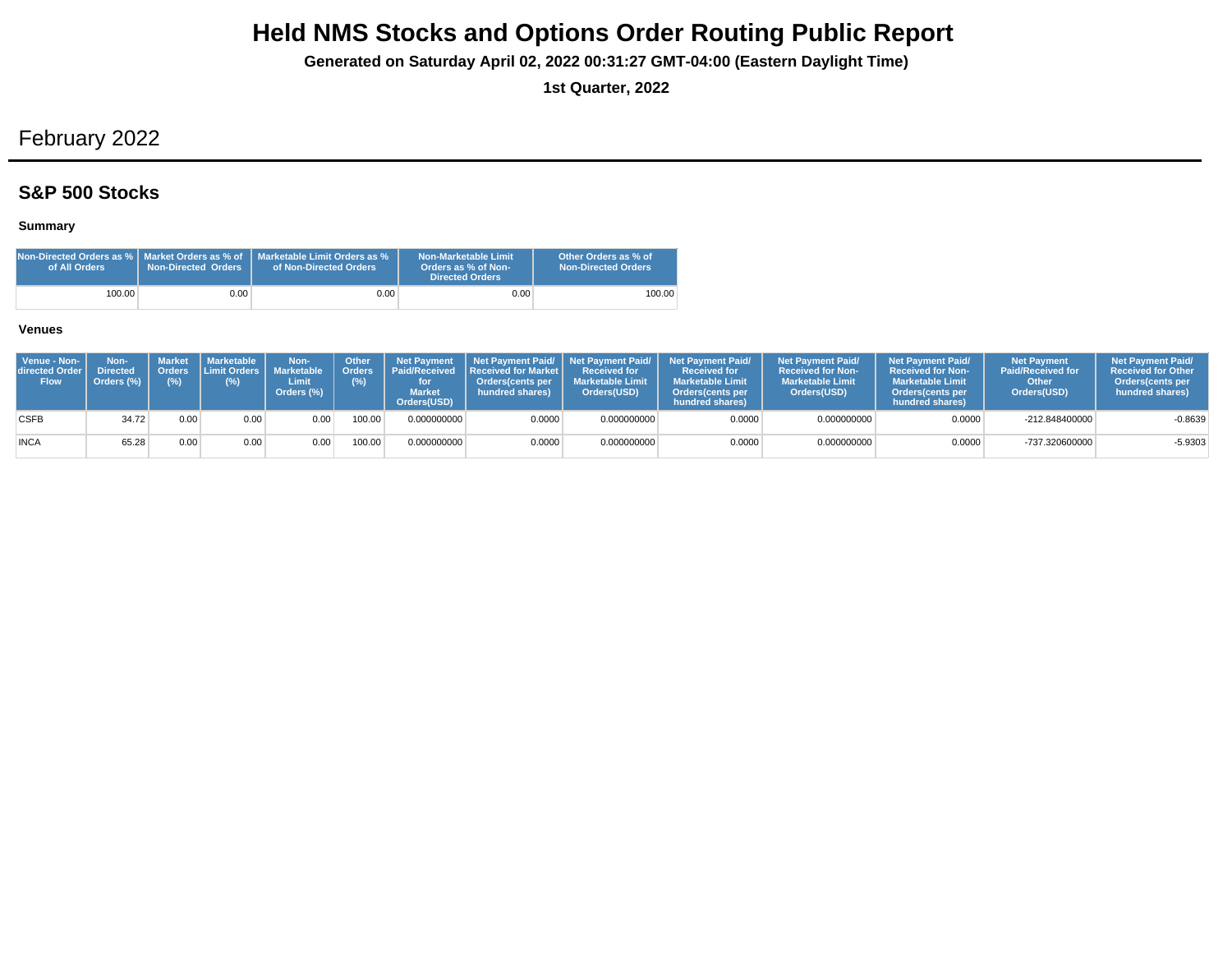**Generated on Saturday April 02, 2022 00:31:27 GMT-04:00 (Eastern Daylight Time)**

**1st Quarter, 2022**

## February 2022

### **Non-S&P 500 Stocks**

### **Summary**

| of All Orders | <b>Non-Directed Orders</b> | Non-Directed Orders as %   Market Orders as % of   Marketable Limit Orders as %<br>of Non-Directed Orders | <b>Non-Marketable Limit</b><br>Orders as % of Non-<br><b>Directed Orders</b> | Other Orders as % of<br><b>Non-Directed Orders</b> |
|---------------|----------------------------|-----------------------------------------------------------------------------------------------------------|------------------------------------------------------------------------------|----------------------------------------------------|
| 100.00        | 0.00                       | $0.00\,$                                                                                                  | 0.00                                                                         | 100.00                                             |

| Venue - Non-<br>directed Order<br><b>Flow</b> | Non-<br><b>Directed</b><br>Orders (%) | Orders<br>(%) | Market   Marketable<br><b>I Limit Orders I</b><br>(%) | Non-<br><b>Marketable</b><br>Limit<br>Orders (%) | Other<br><b>Orders</b><br>(%) | <b>Net Payment</b><br><b>Paid/Received</b><br><b>Market</b><br>Orders(USD) | Received for Market L<br><b>Orders</b> (cents per<br>hundred shares) | <b>Received for</b><br><b>Marketable Limit</b><br>Orders(USD) | Net Payment Paid/ Net Payment Paid/ Net Payment Paid/<br><b>Received for</b><br><b>Marketable Limit</b><br>Orders(cents per<br>hundred shares) | <b>Net Payment Paid/</b><br><b>Received for Non-</b><br><b>Marketable Limit</b><br>Orders(USD) | <b>Net Payment Paid/</b><br><b>Received for Non-</b><br><b>Marketable Limit</b><br><b>Orders</b> (cents per<br>hundred shares) | <b>Net Payment</b><br><b>Paid/Received for</b><br>Other<br>Orders(USD) | <b>Net Payment Paid/</b><br><b>Received for Other</b><br>Orders (cents per<br>hundred shares) |
|-----------------------------------------------|---------------------------------------|---------------|-------------------------------------------------------|--------------------------------------------------|-------------------------------|----------------------------------------------------------------------------|----------------------------------------------------------------------|---------------------------------------------------------------|------------------------------------------------------------------------------------------------------------------------------------------------|------------------------------------------------------------------------------------------------|--------------------------------------------------------------------------------------------------------------------------------|------------------------------------------------------------------------|-----------------------------------------------------------------------------------------------|
| <b>CSFB</b>                                   | 33.15                                 | 0.00          | 0.00                                                  | 0.00                                             | 100.00                        | 0.000000000                                                                | 0.0000                                                               | 0.000000000                                                   | 0.0000                                                                                                                                         | 0.000000000                                                                                    | 0.0000                                                                                                                         | -1443.286700000                                                        | $-8.0046$                                                                                     |
| <b>INCA</b>                                   | 66.85                                 | 0.00          | 0.00                                                  | 0.00                                             | 100.00                        | 0.000000000                                                                | 0.0000                                                               | 0.000000000                                                   | 0.0000                                                                                                                                         | 0.000000000                                                                                    | 0.0000                                                                                                                         | -2503.518400000                                                        | $-9.4930$                                                                                     |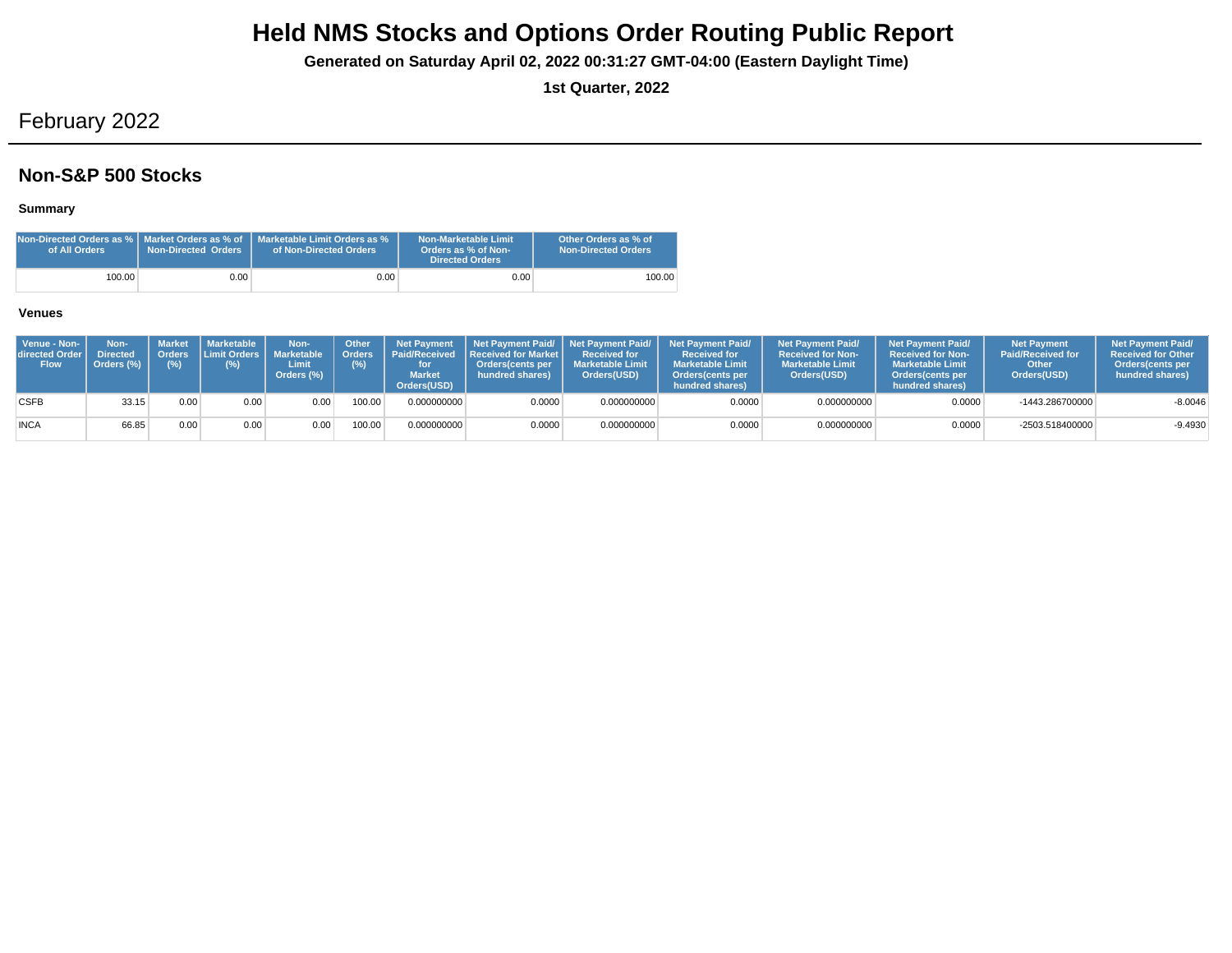**Generated on Saturday April 02, 2022 00:31:27 GMT-04:00 (Eastern Daylight Time)**

**1st Quarter, 2022**

## March 2022

### **S&P 500 Stocks**

### **Summary**

| Non-Directed Orders as %   Market Orders as % of<br>of All Orders | Non-Directed Orders | Marketable Limit Orders as %<br>of Non-Directed Orders | Non-Marketable Limit<br>Orders as % of Non-<br><b>Directed Orders</b> | Other Orders as % of<br><b>Non-Directed Orders</b> |
|-------------------------------------------------------------------|---------------------|--------------------------------------------------------|-----------------------------------------------------------------------|----------------------------------------------------|
| 100.00                                                            | 0.001               | 0.001                                                  | 0.00                                                                  | 100.00                                             |

| Venue - Non-<br>directed Order I<br><b>Flow</b> | Non-<br><b>Directed</b><br>Orders (%) | <b>Orders</b><br>(%) | Market   Marketable  <br>(%) | Non-<br><b>Limit Orders   Marketable</b><br>Limit<br>Orders (%) | <b>Other</b><br>(%) | <b>Market</b><br>Orders(USD) | Orders   Paid/Received   Received for Market  <br><b>Orders</b> (cents per<br>hundred shares) | <b>Received for</b><br><b>Marketable Limit</b><br>Orders(USD) | Net Payment Net Payment Paid/ Net Payment Paid/ Net Payment Paid/<br><b>Received for</b><br><b>Marketable Limit</b><br><b>Orders</b> (cents per<br>hundred shares) | <b>Net Payment Paid/</b><br><b>Received for Non-</b><br><b>Marketable Limit</b><br>Orders(USD) | <b>Net Payment Paid/</b><br><b>Received for Non-</b><br><b>Marketable Limit</b><br><b>Orders</b> (cents per<br>hundred shares) | <b>Net Payment</b><br><b>Paid/Received for</b><br>Other<br>Orders(USD) | <b>Net Payment Paid/</b><br><b>Received for Other</b><br><b>Orders</b> (cents per<br>hundred shares) |
|-------------------------------------------------|---------------------------------------|----------------------|------------------------------|-----------------------------------------------------------------|---------------------|------------------------------|-----------------------------------------------------------------------------------------------|---------------------------------------------------------------|--------------------------------------------------------------------------------------------------------------------------------------------------------------------|------------------------------------------------------------------------------------------------|--------------------------------------------------------------------------------------------------------------------------------|------------------------------------------------------------------------|------------------------------------------------------------------------------------------------------|
| <b>CSFB</b>                                     | 30.24                                 | 0.00                 | 0.00                         | 0.00                                                            | 100.00              | 0.000000000                  | 0.0000                                                                                        | 0.000000000                                                   | 0.0000                                                                                                                                                             | 0.000000000                                                                                    | 0.0000                                                                                                                         | 2426.368500000                                                         | 1.8804                                                                                               |
| <b>INCA</b>                                     | 69.76                                 | 0.00                 | 0.00                         | 0.00                                                            | 00.00               | 0.000000000                  | 0.0000                                                                                        | 0.000000000                                                   | 0.0000                                                                                                                                                             | 0.000000000                                                                                    | 0.0000                                                                                                                         | -2675.809200000                                                        | $-9.3259$                                                                                            |